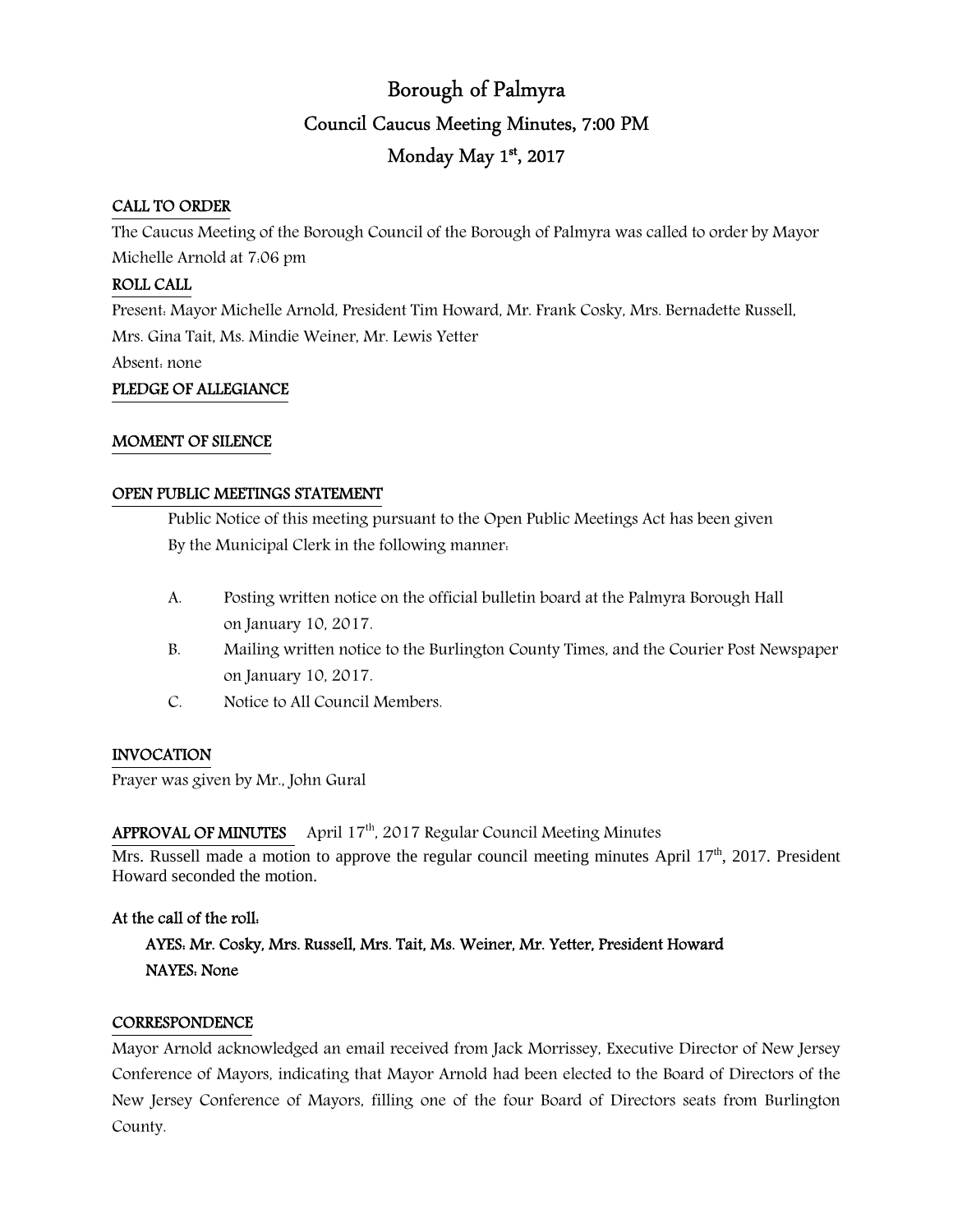#### PRESENTATION

Mr. Larry Morgan of Tilson Technologies who represents Verizon, indicated Verizon has requested permission to upgrade its network by installing equipment in the public right-of-way in the Borough of Palmyra. The reason for the project is to enhance Verizon's signal strength in the area.

Mrs. Tait and Mr. Yetter both stepped down from the dais and recused themselves from any further discussion.

Mr. Morgan indicated how and where the can tenna and the radio cabinet are placed on the existing utility poles, and further indicated the radio cabinets are at least 12 to 15 feet above ground. Mr. Morgan explained the technology involved with the installation and usage of the equipment. Larry indicated the typical installation takes about 6 hours each and Verizon is prepared to pay for any necessary permits and any type of traffic control which is necessary or required. Mr. Cosky asked how many does Verizon intend to install, and how long will it take to complete the installation? Mr. Morgan indicated it could be anywhere from 1 to maybe 15, Verizon will identify the location of each installation based on desired signal strength; which is partially driven by customer complaints. Once the number is determined, the Borough will be notified, and each installation takes about 6 hours.

Mr. Rosenberg asked if other companies would be requesting the same sort of upgrades. Mr. Morgan indicated he did not know. Mr. Rosenberg inquired if there were any studies relating to any problems with the public in regards to RF emissions. Mr. Morgan indicated a study was done in Sea Girt regarding the RF emissions which was included with the information presented earlier. Mr. Howard asked how many municipalities have these been installed in and what made them choose the Borough of Palmyra. Mr. Morgan indicated he did not know exactly, however he will be visiting all 565 municipalities in the state of New Jersey. Mr. Cosky asked if any municipalities had denied their proposal. Mr. Morgan indicated he was not aware of any that did, however he noted that some have change it a little but still approved it. Ms. Weiner asked what the down falls are. Mr. Morgan indicated none. Mayor Arnold inquired does it still allow for healthy competition? Mr. Morgan indicated yes. Additional discussion was had regarding the installation, compensation, legal issues and it was noted that all that was needed from the Borough of Palmyra was a resolution indicating permission is granted.

#### PROCLAMATION

Mayor Arnold read a Proclamation declaring May  $21<sup>st</sup>$ , 2017 thru May  $27<sup>th</sup>$ , 2017 as Emergency Medical Services Week, into the record

# PROCLAMATION 2017 EMS Week May 21<sup>st</sup>, 2017 thru May 27<sup>th</sup>, 2017

WHEREAS, emergency medical services is a vital public service; and

WHEREAS, the members of emergency medical services teams are ready to provide lifesaving care to those in need 24 hours a day, seven days a week; and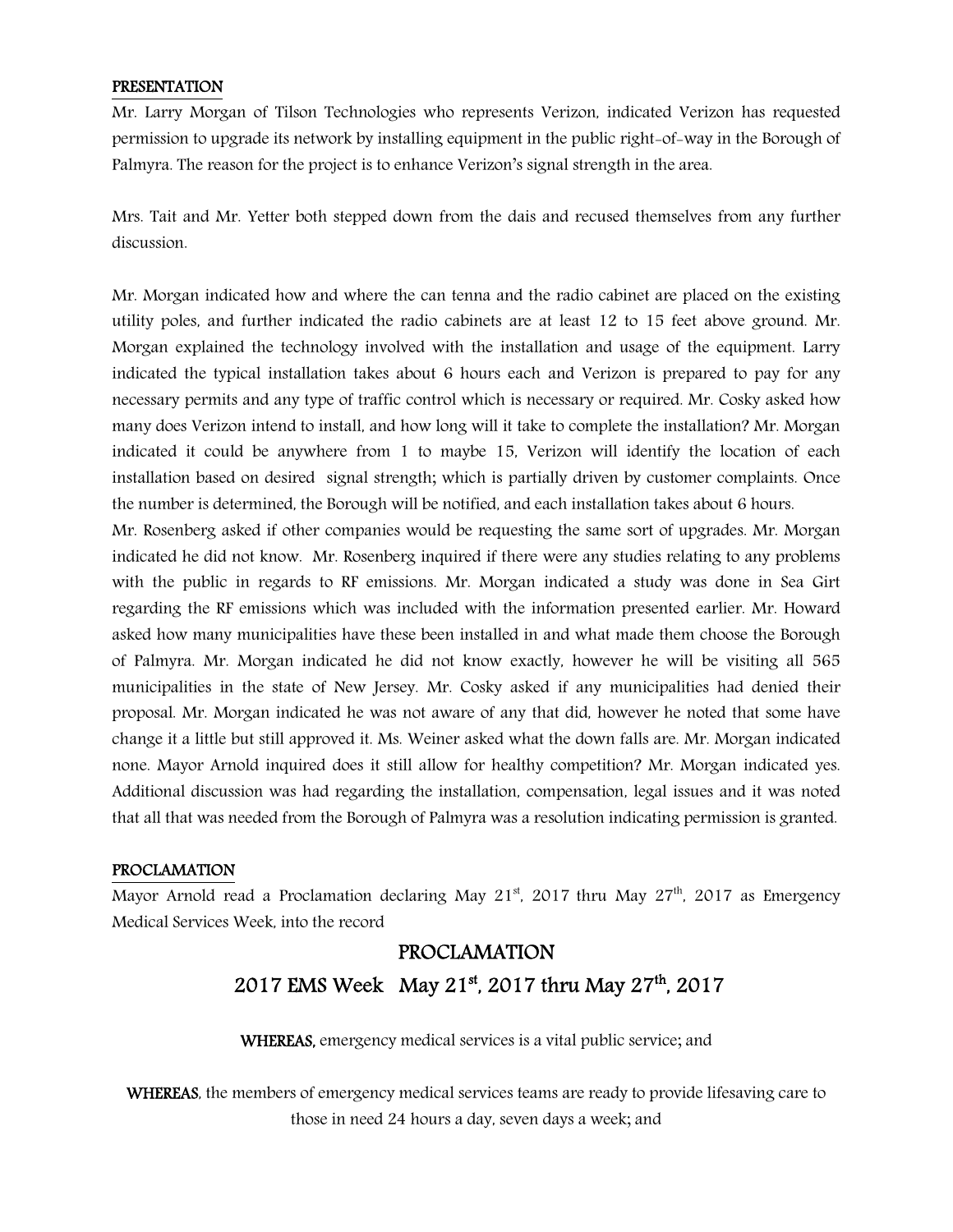WHEREAS, access to quality emergency care dramatically improves the survival and recovery rate of those who experience sudden illness or injury; and

WHEREAS, emergency medical services has grown to fill a gap by providing important, out of hospital care, including preventative medicine, follow-up care, and access to telemedicine; and

WHEREAS, the emergency medical services system consists of first responders, emergency medical technicians, paramedics, emergency medical dispatchers, firefighters, police officers, educators, administrators, pre-hospital nurses, emergency nurses, emergency physicians, trained members of the public, and other out of hospital medical care providers; and

WHEREAS, the members of emergency medical services teams, whether career or volunteer, engage in thousands of hours of specialized training and continuing education to enhance their lifesaving skills; and

WHEREAS, it is appropriate to recognize the value and the accomplishments of emergency medical services providers by designating Emergency Medical Services Week; now

THEREFORE, I Michelle Arnold, Mayor of The Borough of Palmyra, in recognition of this event do hereby proclaim the week of May  $21^{st}$ , 2017 thru May 27th, 2017, as

# EMERGENCY MEDICAL SERVICES WEEK

With the theme, **EMS Strong. Always in Service**, I encourage the community to observe this week with appropriate programs, ceremonies and activities.

Present to accept the Proclamation on behalf of the EMS Squad were, Eva Schultz, President, a member for 49 years, Sue Kenny, Vice President, a member for 39 years, John Quigg, Captain, and others.

# PROFESSIONAL UPDATES

William Kirchner, ERI – Mr. Kirchner reported miscellaneous electrical upgrades are ongoing. The installation at the concession stand is complete and we are waiting for final inspections. The canopy under lights on the car port are almost complete. Mr. Kirchner also indicated they are finishing up the extra traffic counts for the Harbour Drive evaluation and asked the Chief if he would have the officers keep an eye on their traffic counting lines as the lines were cut last week when it was on Cinnaminson Avenue.

The road inventory field work is complete there are currently compiling the information for the 139 intersections and 189 street segments with the hopes of having the report complete and to the administrator by June.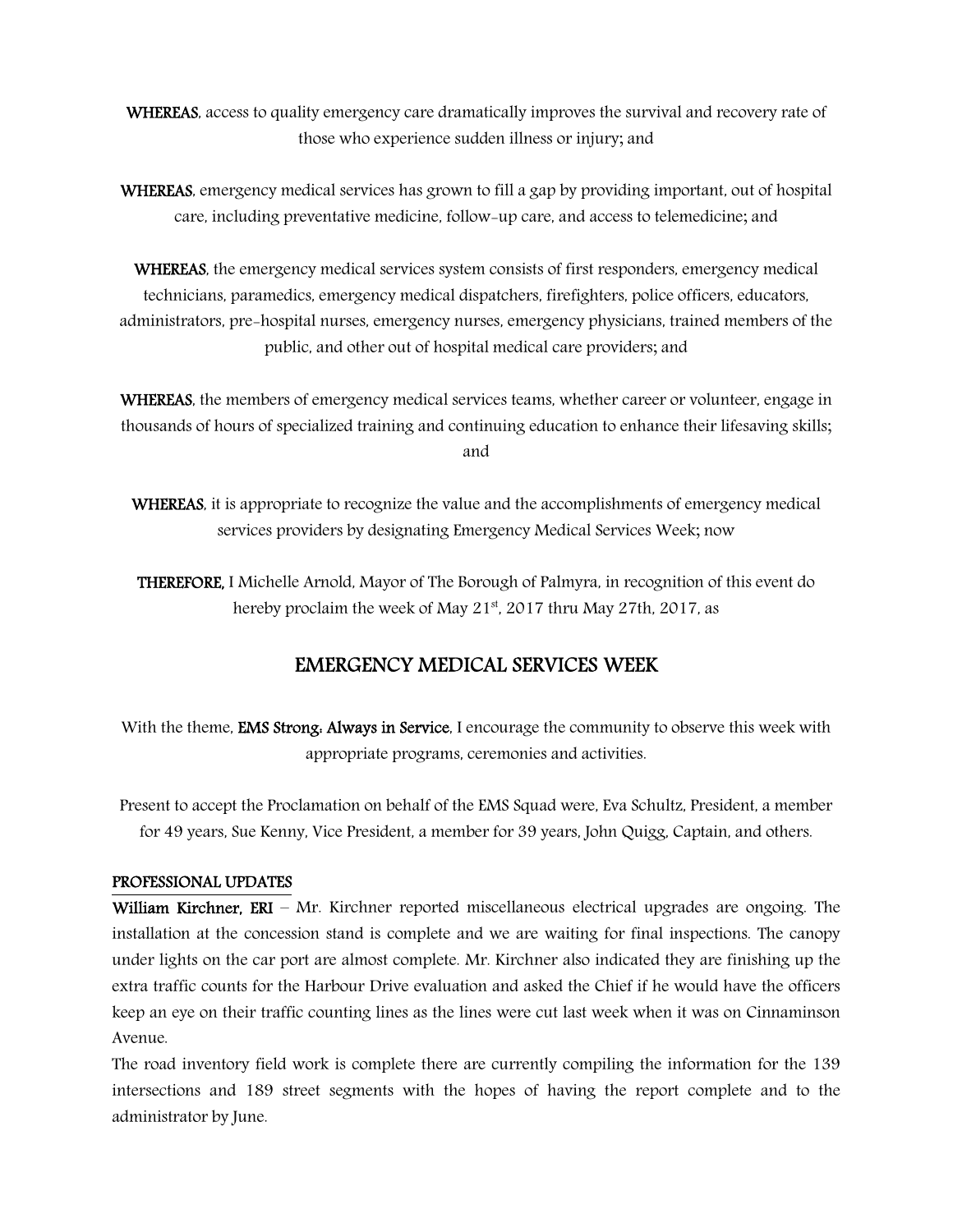Mr. Kirchner also indicated that the resolution on the agenda for tonight which deals with the potholes repairs has also been referred to our on call contractor for some of the more substantial repair work which need to be completed; also capital funds can be used for the cost of those repairs. Mr. Gural indicated because of the significant repair of these potholes we can use capital funds, the smaller ones will be completed by the public works department as usual. Mr. Kirchner stated, list is growing as there are many potholes in town. With the approval of Borough Council they will be starting on those major potholes next week with the hopes of having them complete within a week. Mr. Kirchner indicated the streets which are repaired will be noted in the street inventory report. Mr. Yetter inquired if New Jersey American Water was finished with the work they were completing. Mr. Kirchner indicated no.

#### PUBLIC PORTION

This public portion is for discussion on professional updates, resolutions and ordinances listed on the agenda. Please sign in and state your name and address for the record. Council will give all comments appropriate consideration. Each citizen will be allotted up to five (5) minutes to speak, in order to allow everyone an opportunity to ask questions and express their opinions or concerns. Please direct all comments to the Mayor. Each citizen may only speak once during each public portion

Mr. Yetter made a motion to open the public portion, Mr. Cosky second the motion.

# All members present voted in favor of the motion

Mr. Zoll – Oregon Avenue -Mr. Zoll inquired why the gentleman who lives on Maryland Avenue is being allowed to park his commercial limo vehicles on the street, where it obstructs the view of traffic, instead of being made to park them in the garage he has on  $5<sup>th</sup>$  Street and Rt. 73 North. Mr. Zoll indicated he thought it was a safety issue as it is hard to see around the corner when the vehicles are parked there. After some discussion Chief Pearlman stated if the cars, limos are legally registered and insured and parked on the street legally, there is nothing that we can do legally, to make them move them, they are just like any another car. Mr. Gural indicated it should be referred to the zoning officer. Mayor Arnold stated to Mr. Zoll "your concern is well noted".

No one else from the public wishing to be heard, Mrs. Russell made a motion to close the public portion. President Howard seconded the motion.

All members present voted in favor of the motion.

#### RESOLUTIONS Consent Agenda

Resolution 2017-111 and Resolution 2017-120 to Resolution 2017-123 will be enacted as a single motion, if any resolution needs additional discussion it will be removed from the consent agenda and voted on separately.

• Resolution 2017-111, Resolution Authorizing the Mayor to Execute an Agreement Between the Borough of Palmyra and the YMCA of Burlington and Camden Counties for the 2017 Palmyra Summer Camp Program at the Palmyra Community Center.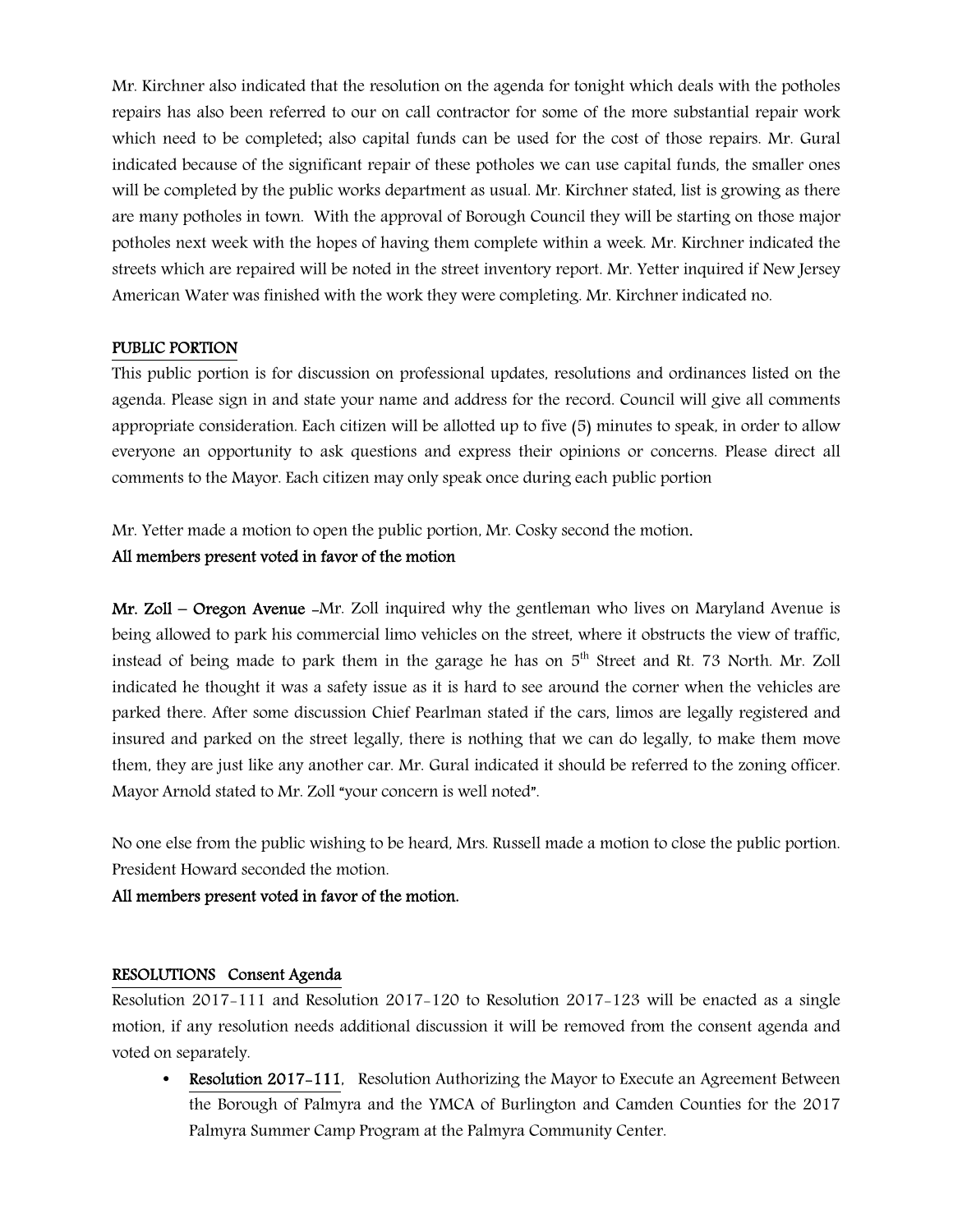- Resolution 2017–120, Resolution Authorizing the Mayor to Execute an Agreement with AT&T to Extend License Agreement Dated December  $13<sup>th</sup>$ , 1996 for the use of the Borough's Cell Tower.
- Resolution 2017–121, Resolution Authorizing on Call Contractor Neri's Construction and Rental, Inc. to Proceed with Pot Hole Repairs throughout the Borough Utilizing Capital Improvement Funds in the approximate amount of \$35,000.00.
- Resolution 2017-122, Resolution Authorizing/Approving an Installment Payment Plan for Back Billed Inactive Sewer Account for Block 133 Lot 4
- Resolution 2017-123, Resolution Requesting Approval of Items of Revenue and Appropriations N.J.S.A. 40A:4-87 (Chapter 159) 2017 Distracted Driving Crackdown U Drive U Text U Pay.

Mrs. Russell requested Resolution 2017-122 be removed from the consent agenda for additional discussion.

Mrs. Russell made a motion to approve Resolution 2017-111 and 2017-120 thru 2017-121 and 2017-123. President Howard seconded the motion.

At the call of the roll: AYES: Mr. Cosky, Mrs. Russell, Mrs. Tait, Ms. Weiner, Mr. Yetter, President Howard NAYES: None

Resolution 2017-122 Resolution Authorizing/Approving an Installment Payment Plan for Back Billed Inactive Sewer Account for Block 133 Lot 4

Mrs. Russell wanted more information regarding why we were allowing a payment plan, asking "is this standard practice"? Mr. Gural stated this is a residential property which had two sewer connections, they property owner had failed to make payment on one account as we failed to bill for it, in accordance with our ordinance we can back bill for those payments, thus this person is requesting a payment plan, which is something we have done in the past under these circumstances. Ms. Johns indicated the account will be paid before the end of the year. Mrs. Russell asked why the account was not being billed. Ms. Johns indicated the account was placed on an inactive list, because it was vacant, thus no bill generates, when it was noticed the account was properly back billed.

Mrs. Russell made a motion to approve Resolution 2017-122. Mr. Cosky seconded the motion. At the call of the roll: AYES: Mr. Cosky, Mrs. Russell, Mrs. Tait, Ms. Weiner, Mr. Yetter, President Howard NAYES: None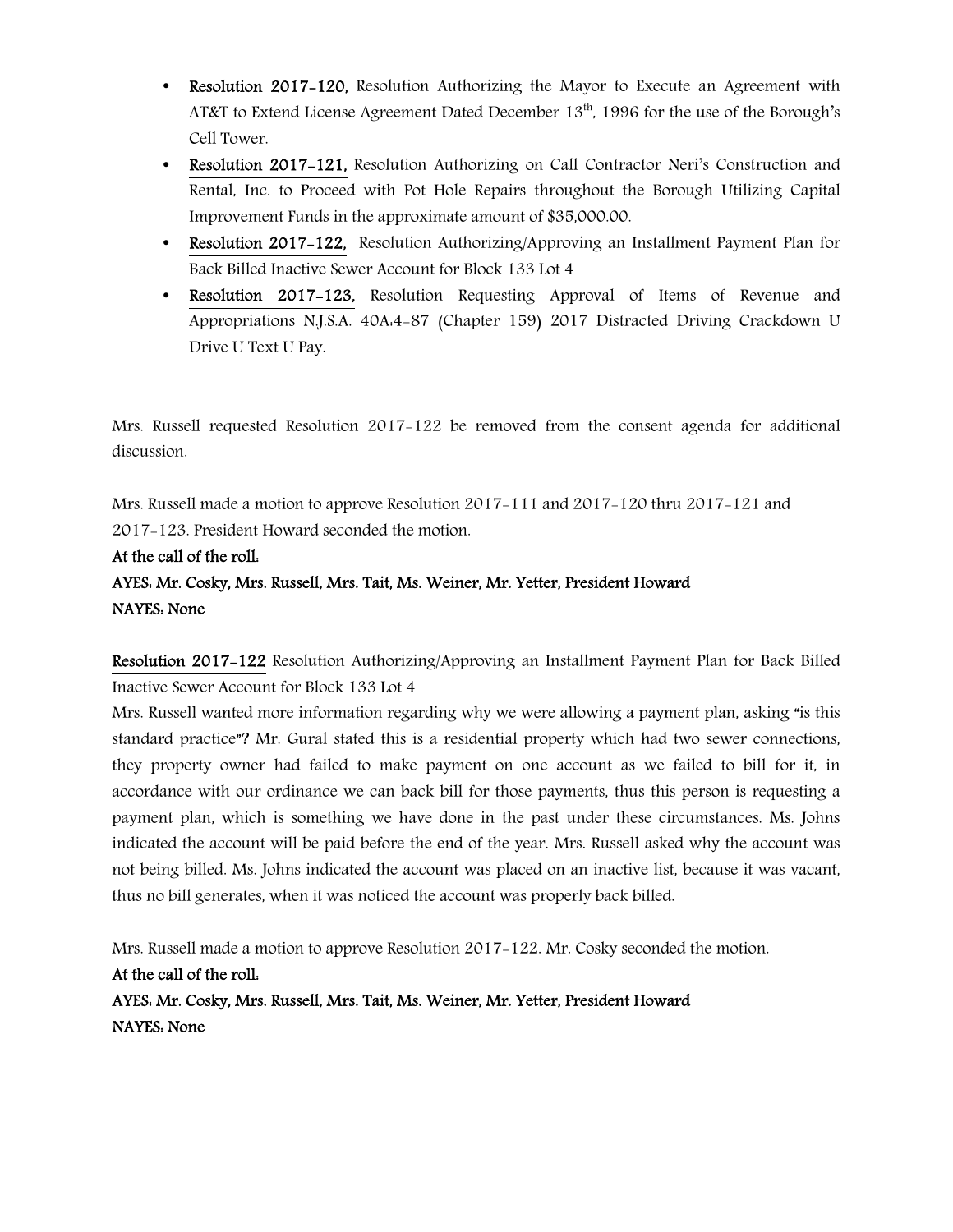#### COMMUNITY SPOTLIGHT

The Palmyra Community Center Program Board will be holding its Annual Art Show on May 5<sup>th</sup>, 2017 at 7:00pm at the Community Center.

Palmyra Day is May  $6<sup>th</sup>$ , 2017 and we will be partnering with the Independence Fire Company #1, who will be the host.

The Evergreen Baptist Church invited and hosted an appreciation service, where they honored the Palmyra Police Department, The Fire Company, the EMS Squad, The CERT Team, Borough Council and the Mayor.

Coffee with a Cop was held at WAWA this past week and they were very gracious and have indicated they would like to be involved in other projects.

# DISCUSSION ITEMS

Mr. Gural indicated we are still waiting for a signed agreement from Habitat for Humanity. Mr. Gural reminded Borough Council that we will most likely have to extend the date for Habitat for Humanity to seek the approvals from the Land Use Board.

Mr. Gural indicated the CFO will be opening the recreation trust account as we already have the necessary approvals in place. What we would like to do is hire the scheduling coordinator in advance of hiring the assistants so that we can get that person trained. The coordinator and assistants will report to the Municipal Clerk. We are still working out dates for funding the trust account and when we will begin applying revenue that we receive for the community center to the account. We would like to advertise and hire over the next several weeks. Ms. Weiner asked if we had ideas of hours and times. Mr. Gural indicated we are currently working that out and anticipate some overlap with our hours of operations, we are looking at having someone there from around 4:00 pm thru 10:30 pm Monday thru Friday and on Saturdays and Sundays for about 8 to 10 hours. Mrs. Tait inquired, when did it become several people, she thought we were only looking for a scheduling coordinator. Mr. Gural indicated during the budget process the documents presented explained and we budgeted for as many as three people, all the positions are part time no one working more than 28 hours per week. Ms. Weiner inquired will this person work out of the community center office and will they take over the scheduling. Mr. Gural indicated they will be doing the scheduling and they will work from the office in the community center. Ms. Weiner inquired will you come back to council for approval of that person? Mr. Gural indicated that we will advertise the position for a period of time and at some point he will report to the appropriate committee to set up interviews. Ms. Weiner indicated she would be willing to help.

Mr. Gural gave the governing body copies of the latest version of the question and interpretive statement for the potential referendum to be placed on the ballot in November. Mr. Gural indicated the County Clerk would need your authorization by mid-august however we would like to get it to them as soon as possible. Ms. Weiner indicated she like the revision. Mrs. Russell indicated that comes to 409.50 over 15 yrs. for a resident who has a home has the valuation of \$140,000.00. Is that correct? Mr. Gural indicated the numbers are correct given that scenario. Mr. Gural asked if you are satisfied with the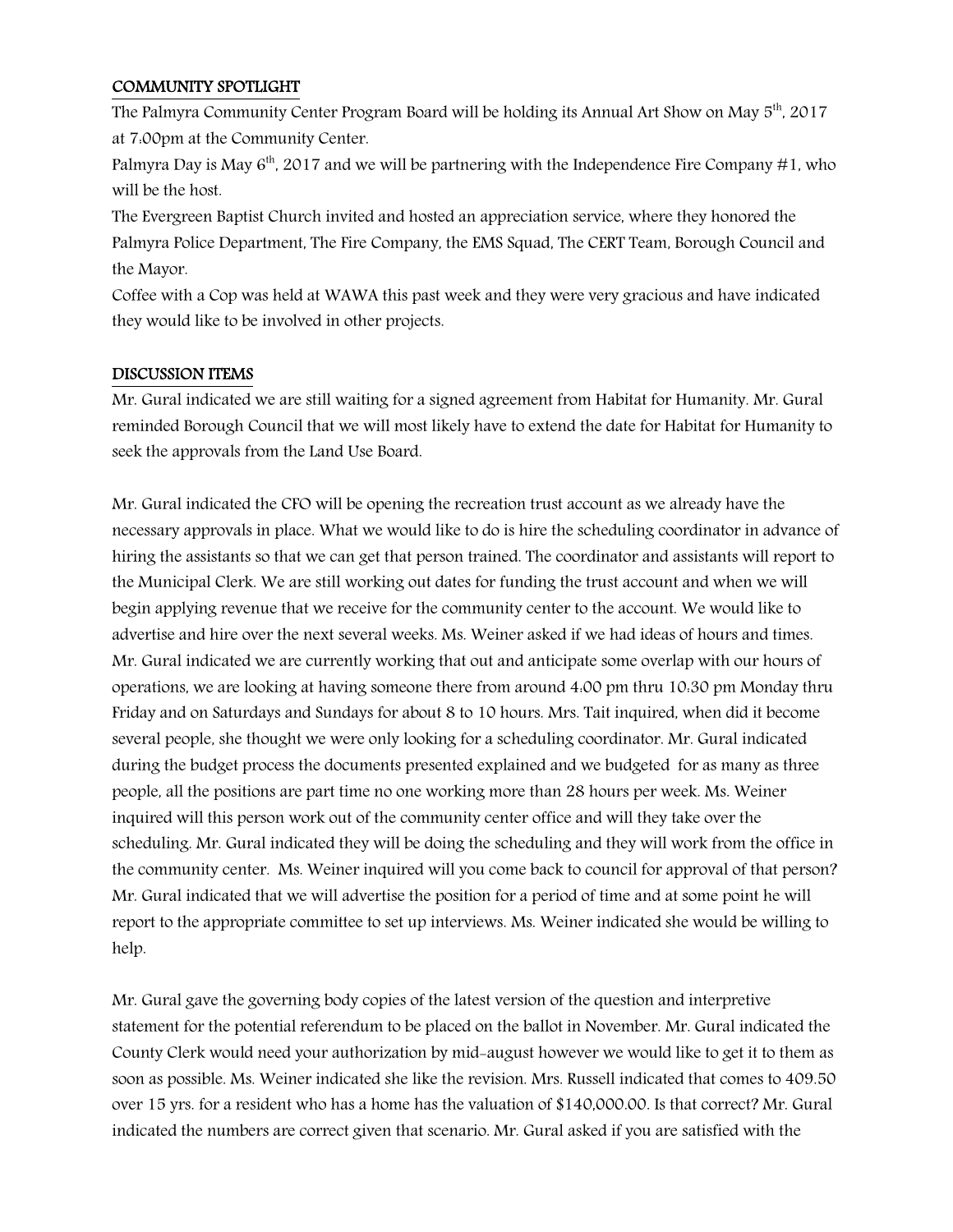format then Mr. Rosenberg and Mr. Gural will finalize it and put together a resolution. Mayor Arnold indicated we are fine with the wording however are we sure we want to move forward with the referendum, it has not been finalized that we are going to do the referendum. President Howard stated let's move forward with the discussion of whether or not we do the referendum. Mr. Cosky indicated he was concern about doing a referendum because Borough Council routinely purchases fire trucks as well as any necessary other equipment to support the daily operations of the municipality, when the police need a new vehicle or the sewer department needs a new dump truck are we going to put them out for referendum? Mr. Cosky stated he realizes this is a large expense however he did not feel the referendum was the correct for something we routinely do. Mrs. Russell stated her concern was that we just purchased a fire truck within a relatively short period on time, and there is a huge difference between a 30,000.00 vehicle and one million dollar plus truck. Mrs. Russell indicated she would like to hear what the public thinks and would be willing to vote according to their wishes. President Howard stated yes it is routine business however, for the sake of transparency it is just better to let residents see how their money is being spent. President Howard stated here is your opportunity, we give you all the information up front allow you to ask questions and voice your opinion instead of waiting until after it's done and then having questions. Ms. Weiner stated Mr. Howard made a great point regarding transparency, this allows people to be involved and be heard. Mrs. Tait stated we are not saying yes or no however this has been a topic of conversation around town and people are asking and we want to hear what people think. Mr. Yetter indicated it is being advertised and talked about so people are aware. Mr. Yetter stated what he does not want to see happen is it get kick down the road so that it winds up costing more that it has to because of our inaction ,somethings just need to be done, there is no harm in a referendum however I don't see the need for it. Additional discussion was had regarding the referendum and how and why it should be done and also why it was not needed. Mayor Arnold indicated we were all elected to make the difficult decisions regarding what is needed for our residents, we all have had the opportunity to speak with the fire department and review the details of the purchase. Everyone realizes that this is a non-binding referendum and the decision will still need to be made by the governing body. Mayor Arnold indicated maybe we should have a public forum so the public can come if they so desire and ask questions and get the same information we have. Ms. Weiner stated the public forum is a great idea, is that something we can do sooner rather than later and postpone this discussion until after we have had that opportunity. President Howard indicated he did not feel why there was a need to postpone the discussion. Mr. Gural indicated he would ask Mr. Rosenberg to prepare a resolution for council consideration for the next meeting. Mr. Dreby stated he would like to still see the public forum suggested.

Mr. Gural indicated we are also installing emergency type panic buttons in various different locations throughout the building as well as in the community center office. We are also installing an electrical door release in the community center so someone in the office can open the door from the office.

Mayor Arnold then asked Mr. Rosenberg for his opinion regarding messages being passed back and forward on the dais, along with cell phone usage on the dais, the appropriate use of laptops during the meeting and how it all relates to the sunshine law regarding open public meetings act. Mr. Rosenberg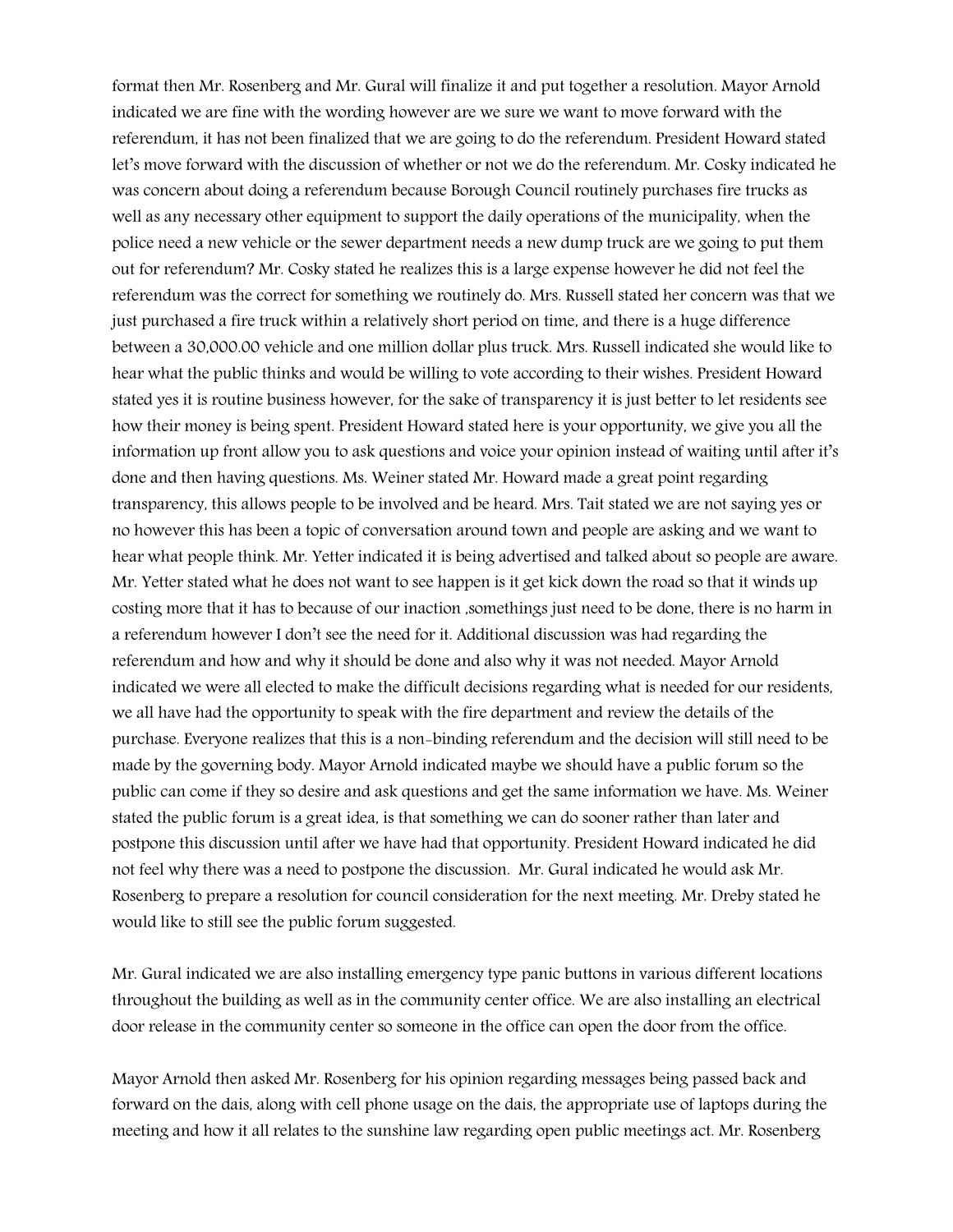indicated there are no laws which deal with these issues, however there are internal rules which the governing body can adopt regarding their conduct and the use of electronic equipment during Borough Council meetings. Mayor Arnold asked everyone to refrain from using cellphones and passing notes at the council meetings.

Mr. Gural indicated we currently provide life insurance for the active members of the fire department as well as life members of the fire department. We have currently not be able to find a company willing to continue providing that insurance coverage. Mr. Gural recommended that we scale back the program to provide coverage for the LOSP eligible members only. Currently we are self-insuring which is something we cannot continue to do. Discussion was had regarding insurance policies, coverage and LOSP eligibility. Mr. Gural stated a resolution will be on the agenda for next meeting regarding the acceptance of his recommendation regarding the program.

The student volunteer's discussion will be tabled until further discussion can be had with Mr. Rosenberg regarding some additional questions.

Mr. Gural indicated he had nothing to report regarding the Fuel AST as we are still waiting to set up a meeting with BCBC.

Mayor Arnold indicated the mural at Toney's Barber shop is moving forward, Ms. Weiner and Mayor Arnold have spoken with three artist/painters and have spoken with Joe and they are working on a concept which is coming together, more information will follow.

Ms. Weiner stated she had an updated information regarding the farmer's market which is handed out to the governing body. She indicated they had additional information regarding student volunteers, vendors and obtaining the proper permits required from Tracy's office regarding fire issues. Mr. Weiner then indicated what they would like to do. The Farmers Market will be held at bandshell on Thursday evenings from 4.00 to 8.00 pm June thru September, up to 10 vendors, 3 food vendors, registration fee and vendor fee we can be discussed later. Ms. Weiner has spoken with some local businesses regarding staying open during the time the Farmer's Market is open. Discussion was had regarding the fees, local business, the process for selecting vendors, the purchasing of banners signs etc. Mayor Arnold and the governing body indicated they did not see the need to charge the ten dollars registration fee initially as it could be revisited at a later date once we see how it is going. The Governing body has decided to move forward with the Farmer's Market.

Mayor Arnold indicated at the next meeting we will be awarding the Police Department awards.

The public safety committee will be meeting and we will be discussing a potential new hire.

Mr. Gural indicated he had received the donation requests from the War Memorial Committee, and a request from American Legion Post #156, which is a donation of the attendance fee for one boy and one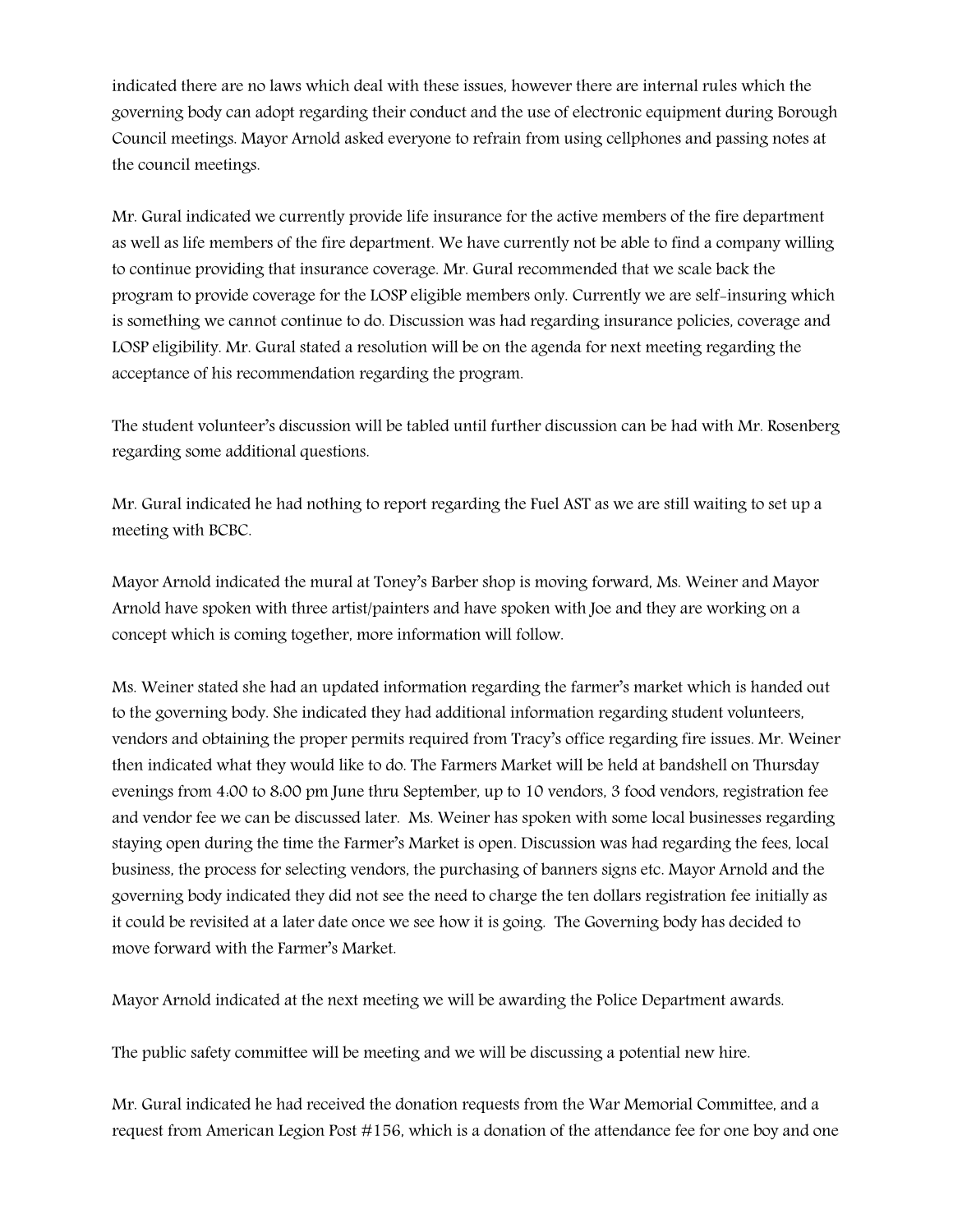girl to attend Boy's State and Girl's State, each is \$300.00. This request does not to benefit that organization it is simply to pays the attendance fees for those two children and simply passes thru the organizations account. Mr. Gural indicated all the required paper work has been received and these requests will be on the bill list for final approval.

#### ADMINISTRATOR'S REPORT

Mr. Gural stated a pre-construction meeting will be held on Monday May 8<sup>th</sup>, 2017 at 10:00 am in the Borough regarding the Riverfront project. Mr. Gural indicated the contracts should be available that day and hopefully the engineer will be able to issue the notice to proceed that day. Mr. Gural indicated the new bike racks are in and at public works, if you would like to see them you can make arrangements with Mr. McGill to do so. Mr. Gural also indicated he would be sharing what they look like on our website. Mrs. Russell asked how we know what information we can or cannot release to the public. Mr. Rosenberg indicated usually items which should not be released are indicated as so, most things of a general nature you can release however if you have a question regarding whether or not it should be released you can always inquire from Mr. Gural.

Mr. Gural indicating the Tri-Boro CERT Shared Service Agreement has been signed by Mayor Arnold and Riverton and is almost ready to move on to Cinnaminson Township.

Mr. Gural indicated the Burlington County JIF Quarterly Loss Ratio Report, which is quite lengthy was emailed to everyone, if there are questions feel free to contact him.

The changes to the towing ordinance should be complete in the next week or so, it is being prepared by Mr. Burns and Chief Pearlman and will be on the agenda for introduction at our next meeting May  $15^{\rm th}$ , 2017.

Mr. Gural indicated that the 2017 Fire Prevention and Safety Grant proposal in your packs, a project has been designed to utilize those funds. The project being proposed is the purchase and installation of smoke detectors in homes which do not currently have them, it should benefit a number of our residents. The proposal from C G P & H to complete the application is \$5,000.00, per the proposal sent to you. Some discussion was had regarding the grant and Mayor Arnold asked Chief Dreby of the Fire Company if this was something they would be willing to help with in regards to the installations if the grant was approved. Chief Dreby indicated yes.

Mrs. Tait made a motion to approve Resolution 2017-124 Authorizing Community Grants Planning & Housing a Contract to prepare the 2017 FEMA Fire Prevention & Safety Grant Application in an amount not to exceed \$5,000.00 per the proposal presented. Mrs. Russell second the motion.

At the call of the roll: AYES: Mr. Cosky, Mrs. Russell, Mrs. Tait, Ms. Weiner, Mr. Yetter, President Howard NAYES: None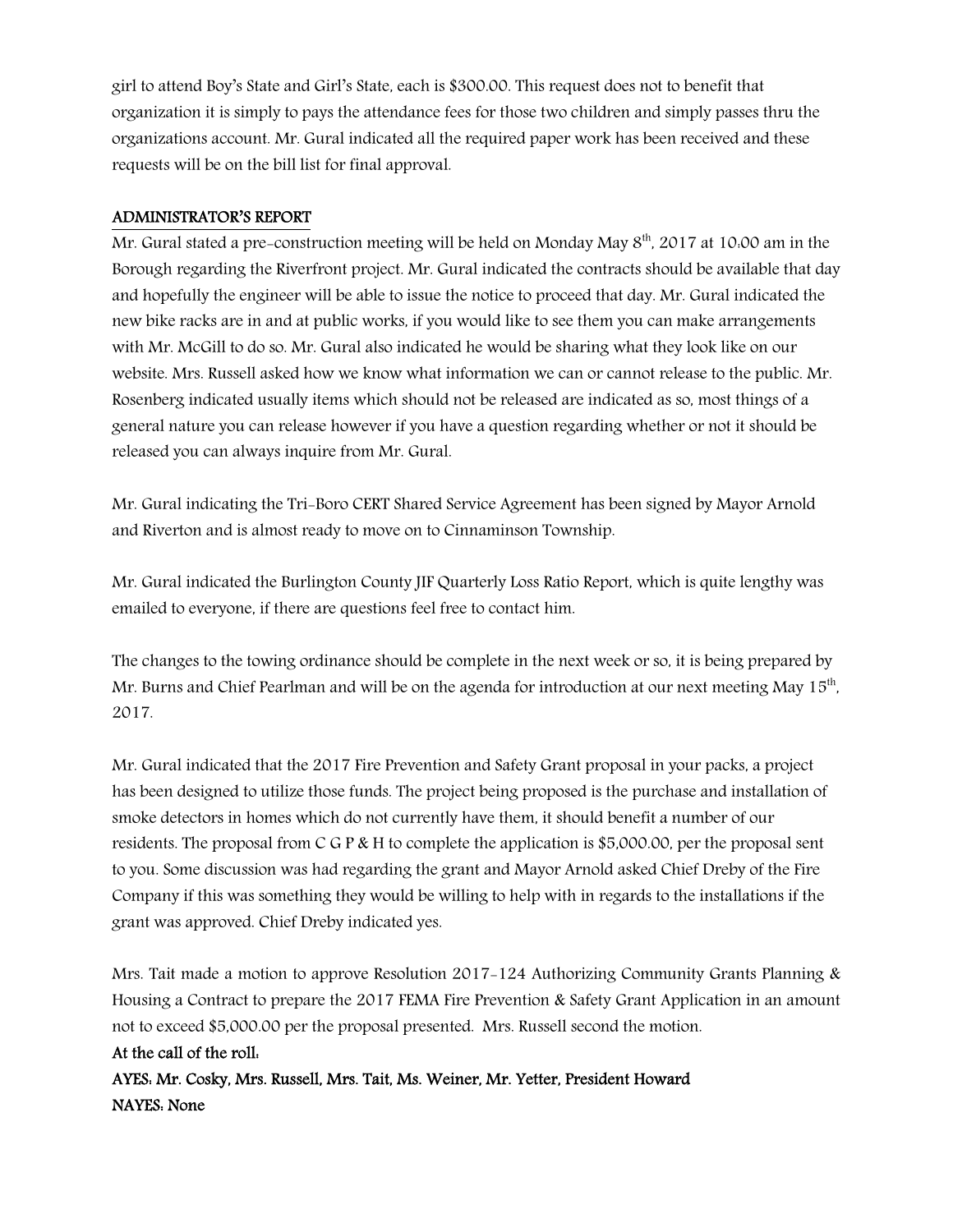Mr. Gural indicated we came across a very interesting application for the public works/sewer superintendent. This person has a significate amount of experience and educational background and Mr. Gural scheduled a pre-interview appointment with them to determine some key questions before all applications are turned over to committee for formal interviews. Mr. Gural stated after he has completed this task he will notify the committee and they may move on with the formal interview process.

#### COMMITTEE REPORTS

Frank Cosky indicated the construction committee met last Wednesday and the fees are now posted on the website and the fines will be coming soon. The construction committee will be having another meeting later in this month.

Lew Yetter stated the sewer department will be having a meeting on this coming Friday. The green team will be meeting next week.

Bernadette Russell indicated the shade tree committee will be meeting on Wednesday. Crape Myrtles were planted down on Broad Street at the end going towards Rt. 73, which should add some color to the line of sight when they bloom. Mrs. Russell also indicating the Palmyra School Board will be meeting on May  $5<sup>th</sup>$ , 2017 and will be holding their public hearing on the proposed school budget for 2017. Mrs. Russell also indicated the PEA will be hosting the Red Carpet Event, classroom close-up on May  $17^{\rm th}$ , 2017 at the community center at 7:00 pm.

Mindie Weiner stated the Finance committee will be meeting next week. Her focus has been on the Farmers Market with the hopes of having the proposal complete for next meeting from the committee.

#### President Timothy Howard - no report

Mrs. Tait indicated she attended the signing day at Palmyra High School, organized by Mike Papenberg, another great event showcasing our graduating students and where they are going to college. Mrs. Tait also thank everyone for their participation in the clean-up and indicated how nice it was to see so many people out working together and just talking and interacting with one another.

**Mayor Michelle Arnold** indicated she and the  $6<sup>th</sup>$  grade students planted the pinwheels in front of Charles Street School in observance of child abuse prevention month and also planted a tree in observance of Arbor Day. Mayor Arnold indicated The New Jersey Conference of Mayor gave out so much information which once she has had a chance to go thru will be disseminated to various applicable committees. Mayor Arnold also notified all that the public safety committee will be meeting as Chief Pearlman has some things he would like to discuss with us. Mayor Arnold also thanked everyone for all their efforts in clean-up day and thanked them for their participation, and the Borough looks fantastic. Mayor Arnold also mention that there is a new business opening in town on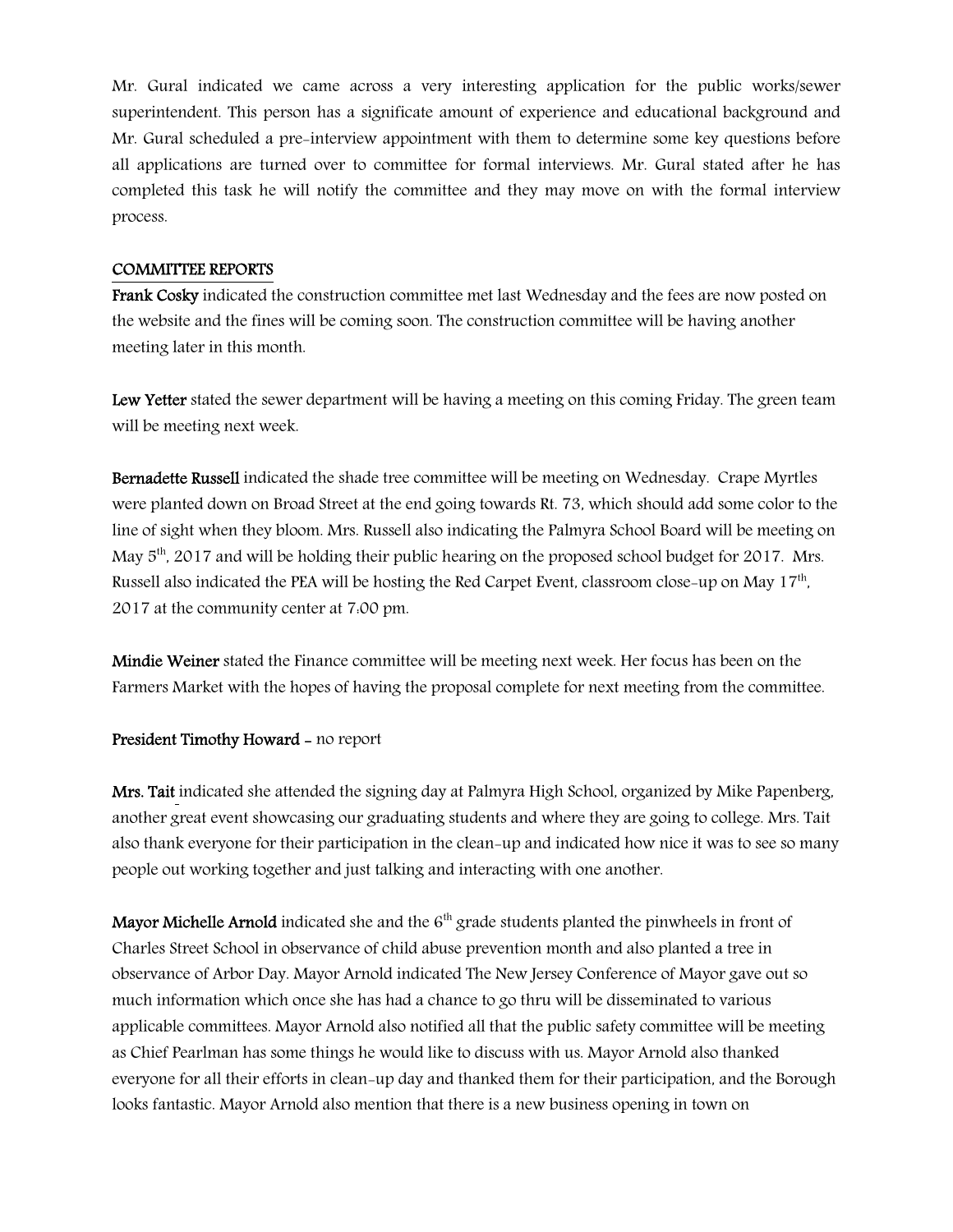Cinnaminson Avenue called Live, Love Donuts. They are hoping to be open the first part of June, please stop and welcome them to Palmyra.

Mrs. Russell indicated to date there has still not been a communications committee meeting. The last email indicated we would have a meeting on Good Friday which did not happen, so as of today we still have not had a communication committee meeting. Mayor Arnold indicated she will be contacting all committee members to get that set up.

#### PUBLIC COMMENT

Please sign in and state your name and address for the record. Council will give all comments appropriate consideration. Each citizen will be allotted up to five (5) minutes to speak, in order to allow everyone an opportunity to ask questions and express their opinions or concerns. Please direct all comments to the Mayor. Each citizen may only speak once during each public portion.

Mrs. Russell made a motion to open the public portion. Mr. Cosky second the motion

# All members present voted in favor of the motion

Mr. Rader - Harbour Drive - Mr. Rader stated for 27 years the Palmyra war memorial has had one purpose to honor by name residents who have served in the military (1100) and those who died during that service to our county. (32) There is new memorial also with a very special meaning that honors all fallen troops and a history that goes back to the civil war. There are some interesting symbolic things on the new statue, some of which are, the fallen soldier's battle cross, the rifle, and combat boots. Mr. Rader then explained what each if those items symbolized. Mr. Rader then asked why the fallen soldier's battled cross statue is not a free standing monument instead of and addition to the existing monument. Both monuments are unique and their identity needs to be maintained.

Mrs. Lakes – Harbour Drive –Ms. Lakes indicated she was the liaison for the Palmyra Harbour Condo Association and meetings are held every third Thursday of the month. Mrs. Lakes also stated there were two new members to the board. Mayor Arnold indicated she along with Mrs. Russell and Ms. Weiner are all liaisons for the various associations, she has been attending the Palmyra Condo association meetings and intends to continue attending them. Mrs. Russell indicated she would also like to attend them.

Mr. B Norcross – Morgan Avenue – Mr. Norcross stated the chief of the fire department pointed out the need for the new ladder truck, if you put it out for referendum what are you going to do if the residents indicate they do not want it however you know there is a need and you know there's going to be a cost factor to maintain the current ladder? Mr. Cosky indicated he did not see the need for the referendum for this purpose. Ms. Weiner indicated she did not know what she would do, however liked the idea of seeing how other residents felt about it. Mr. Norcross explained the difference between the fire department and the fire company. Mr. Norcross also asked if we wait until after November to purchase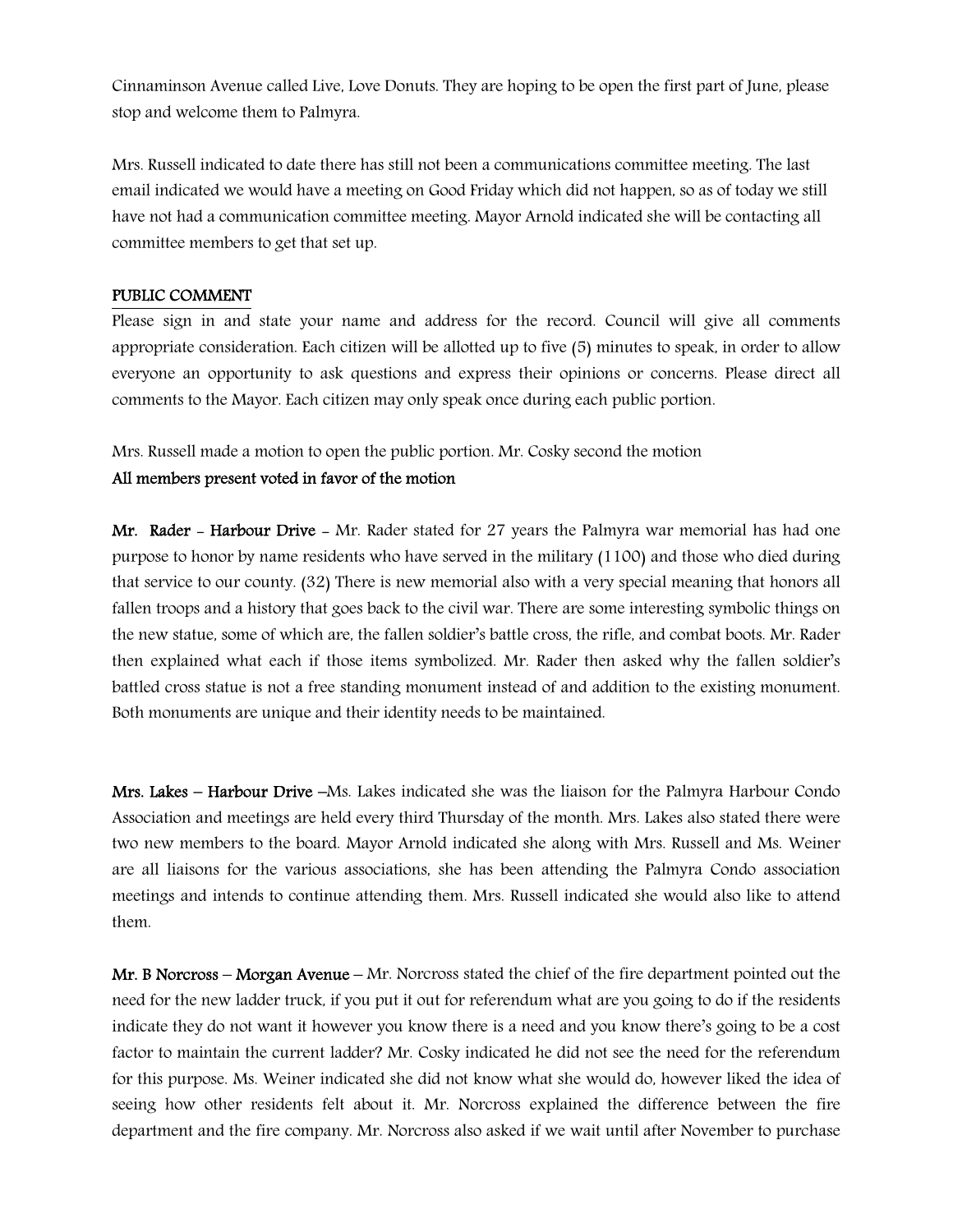won't it cost an additional 10%? Mr. Gural indicated yes, and further indicated the cost increase is reflected in the question and the impetrative statement of the referendum. Council needs to educate themselves and think about how you are going to handle it when and if the residents indicated they do not want to spend the money and you vote not to purchase this ladder truck putting public safety is at risk.

Mr. H Norcross –Cinnaminson Avenue -Mr. Norcross indicated we are the oldest volunteer fire company in Burlington County, he was embarrassed that we are here discussing the fire company who's volunteer members give up their own time to educate themselves, fight fires, and put their lives on the line for the residents of this Borough. When was the last time someone stepped into the fire house and talked to a fireman to find out what they do, what they need in order to respond effectively to a fire. You need to educate yourselves about the Fire Company and Fire department. Mr. Norcross also indicated the public forum should be held and soon at the fire company so you can go and see what they do, what they need, what they have and understand that you have a volunteer company. Do you know what it would cost for a paid Fire Department? Educate yourselves.

Mrs. Yetter – Garfield Avenue – Mrs. Yetter first thanked the fire company for the outstanding job they do. Mrs. Yetter stated there was a fire at her home, and the fire moved so quickly. What will happen if we have to wait for a ladder truck to come from another town?

Mr. McElwee – Columbia Avenue – Mr. McElwee stated he was sorry he brought up the idea of a referendum, we need to educate ourselves. Mr. McElwee stated he apologized to Chief Dreby for bring it up. What is \$27 dollars and 30 cents a year for a household, about \$410.00 a family over the entire period for our safety? Do you have any idea of what it would cost to have a fire district? We don't need a referendum, look how many people come out to our meetings, and you think they are coming out to a public forum, they don't care. As for the war memorial, Mr. McElwee indicated he was on the committee from the very beginning and one of the things Mr. Tony Giampaolo wanted was the statue, where it is now, not someplace where it would not be seen. Mr. McElwee thanked Mr. Rader for his research however feels the statue is where it belongs.

No one else from the public wishing to be heard, Mrs. Tait made a motion to close the public portion. President Howard second the motion.

All members present voted in favor of the motion.

#### MAYOR AND COUNCIL COMMENTS

Mr. Yetter stated his concern is not the money but that the old fire truck may not work when we need it.

Mrs. Russell indicated she is trying to get all the research available and to imply that people are not doing their job is not true. The chief was very helpful in answering some of her questions and extending the invitation to come out on Mondays however those Mondays we have meeting here so to date she has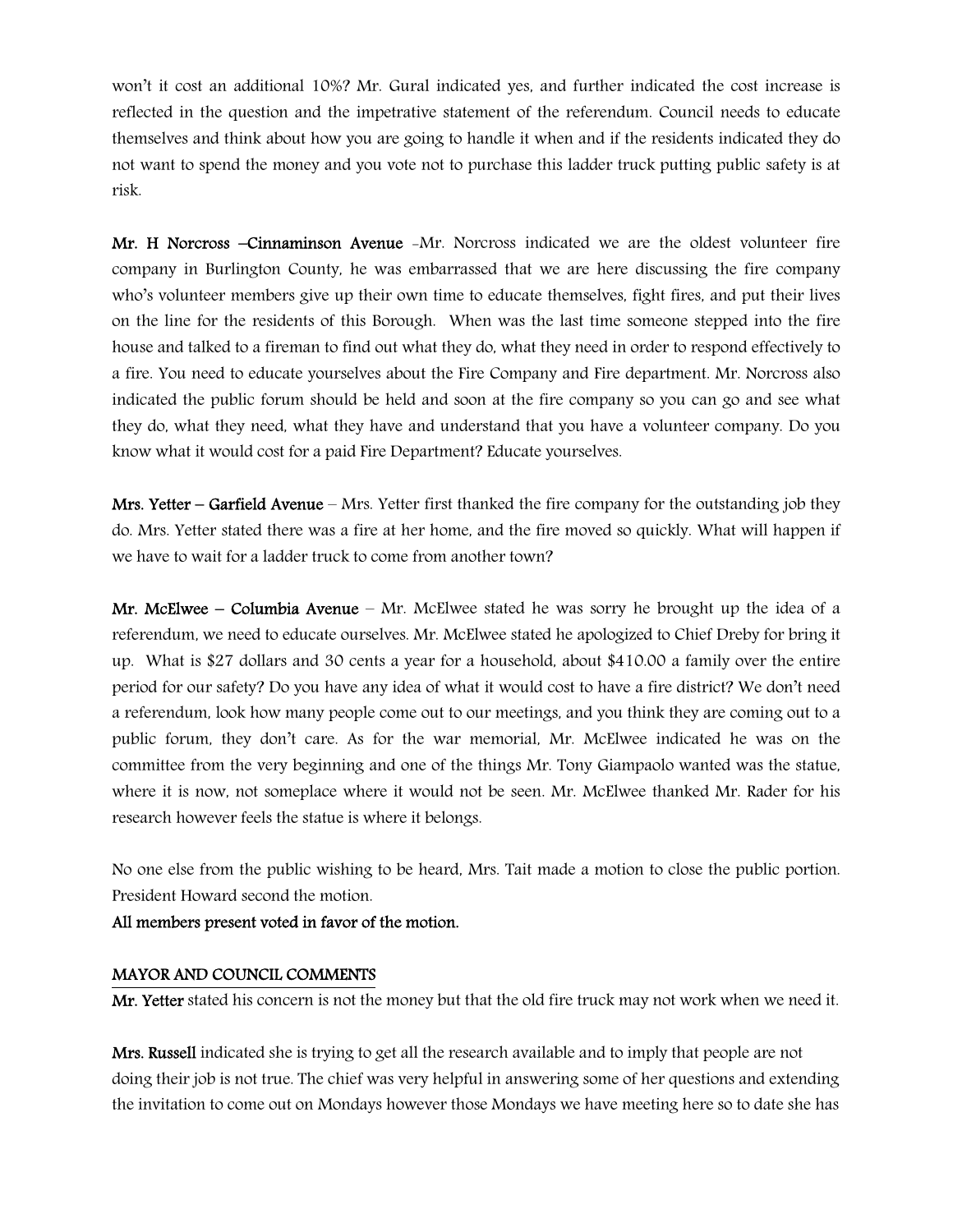not been able to coordinate that yet. Mrs. Russell also stated many people are talking about the amount of the ladder truck.

#### Mrs. Tait - no comment

Mr. Cosky thanked everyone for coming out and voicing their opinions.

Ms. Weiner thanked everyone for working Saturday with the cleanup of the downtown area. Mr. Weiner informed all that an article was in the Philly Burbs regarding the cleanup. The article also mentioned the Red Carpet Event coming to the community center on the 17<sup>th.</sup> Ms. Weiner also indicated she wanted to send a thank-you card to Evergreen Baptist Church for the wonderful service and plaque, she inquired what the protocol was for that. Mayor Arnold indicated it was ok to do so and to give the Clerk a copy so she can put it into our correspondence file.

President Howard indicated he wanted to clarify his position in regards to the referendum, he would just like to get the information out to everyone, so they know what was going on, and what the cost is. The referendum by no way means he does not want the ladder truck nor that anyone's life was not important or that we wanted to put anyone's life at risk. He just wants the public to know what is going on with the spending of their monies.

Mayor Arnold indicated Tracy Kilmer's JIF Public safety committee meetings are held quarterly in Borough Hall in the conference room, the next one is on May  $5<sup>th</sup>$  at 2.30 pm. Mayor Arnold reminded everyone that "Paint the Porch Pink" is coming May  $21<sup>st</sup>$ , 2017. Mayor Arnold also indicated May is National Military month and we will have a proclamation at the next meeting. Mayor Arnold thanked everyone for coming, sharing your ideas and passions as that's really what this is all about. She indicated some things to keep in mind; previously things were not taken care of in a timely manner and it has cost us more in various ways, that's why we try to plan for the things that are coming and handle then in a timely manner. Mayor Arnold also stated, "Be good neighbors and be kind to one another."

Mayor Arnold asked if Mr. Gural if there were items for closed session. Mr. Gural indicated there are some litigation matters we need to talk about, Palmyra Arms, The PERC matter and Fillit Litigation. Mr. Rosenberg indicated he felt those items could be discussed in open session.

Mr. Rosenberg notified council that we are working on a settlement agreement with Palmyra Arms, a draft has been circulated and we are just awaiting all final comments before presenting it to council, we expect to have the settlement agreement at the next meeting for council consideration.

Mr. Rosenberg indicated a conference has been scheduled for later this month in regards to PERC, the meeting should be attended by Mr. Rosenberg; the administrator, Mr. Gural; the Mayor and another member of Borough Council regarding Johnson and Deutsch litigation.